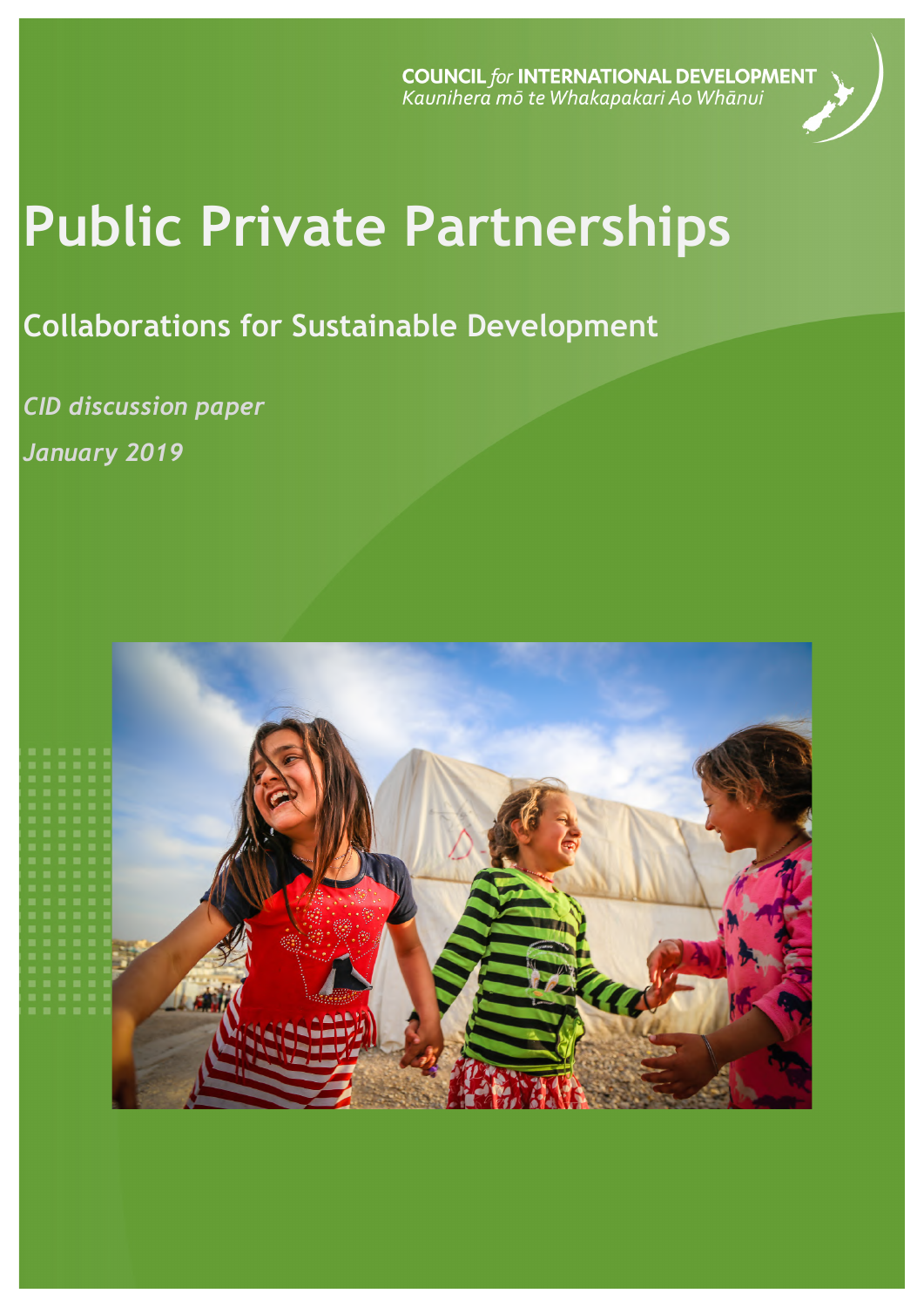# **COLLABORATIONS FOR SUSTAINABLE DEVELOPMENT**

## **Introduction**

MFAT has recently reviewed the PFID scheme. While one key element of the scheme is to encourage collaborations between the private, public and NFP sectors, in practice, around 89% PFID funding has been directed through INGOs and although many INGOs have explored partnerships with the private sector, few private/NGO partnerships are in place.

The purpose of this discussion paper is to flag an opportunity of a new model for INGO/Private Sector (PSOs) and State Sector (SSOs) collaborations, and simultaneously to present 'points to ponder' for further discussion. As with all CID 'discussion papers', the intention is that this paper is first presented at a CID Talk; discussion relating to the topic is then generated; and finally a potential CID task-force developed to progress the actions.

# **Background**

The INGO sector is having to respond to a rapidly changing international environment as well as seeking to address sector capacity and capability issues, new technologies, engaging with multiple stakeholders and fostering collaborations. In addition, the sector is grappling with the implications of localisation, changing supporter behaviours and the drive towards greater transparency and a focus on outcomes. The typical INGO business model of a standalone INGOs acting as a broker between NZ based funders (both private and public) and locally based partners is unlikely to survive this disruption.

These challenges are not unique to the INGO sector. Most NZ businesses are facing similar levels of disruption. The public sector similarly. MFAT, NZ Trade and Enterprise, along with other Government Ministries are having to adapt their business and operating models to be far more agile and responsive, hence the growing interest in design led policy development, high trust contracting, multi-sectoral partnering and contracting for outcomes.

At the local or field level, there are increasing calls for greater aid accountability and localisation of aid funding and delivery. The recent commitment by the NZ Government to direct at least 25% of its aid and development funding direct to indigenous INGOs by 2020 is in response to this movement.

To date, however, much of this work has been siloed and at the expense of an ecosystem, i.e. an 'end to end' approach to New Zealand's aid and development objectives.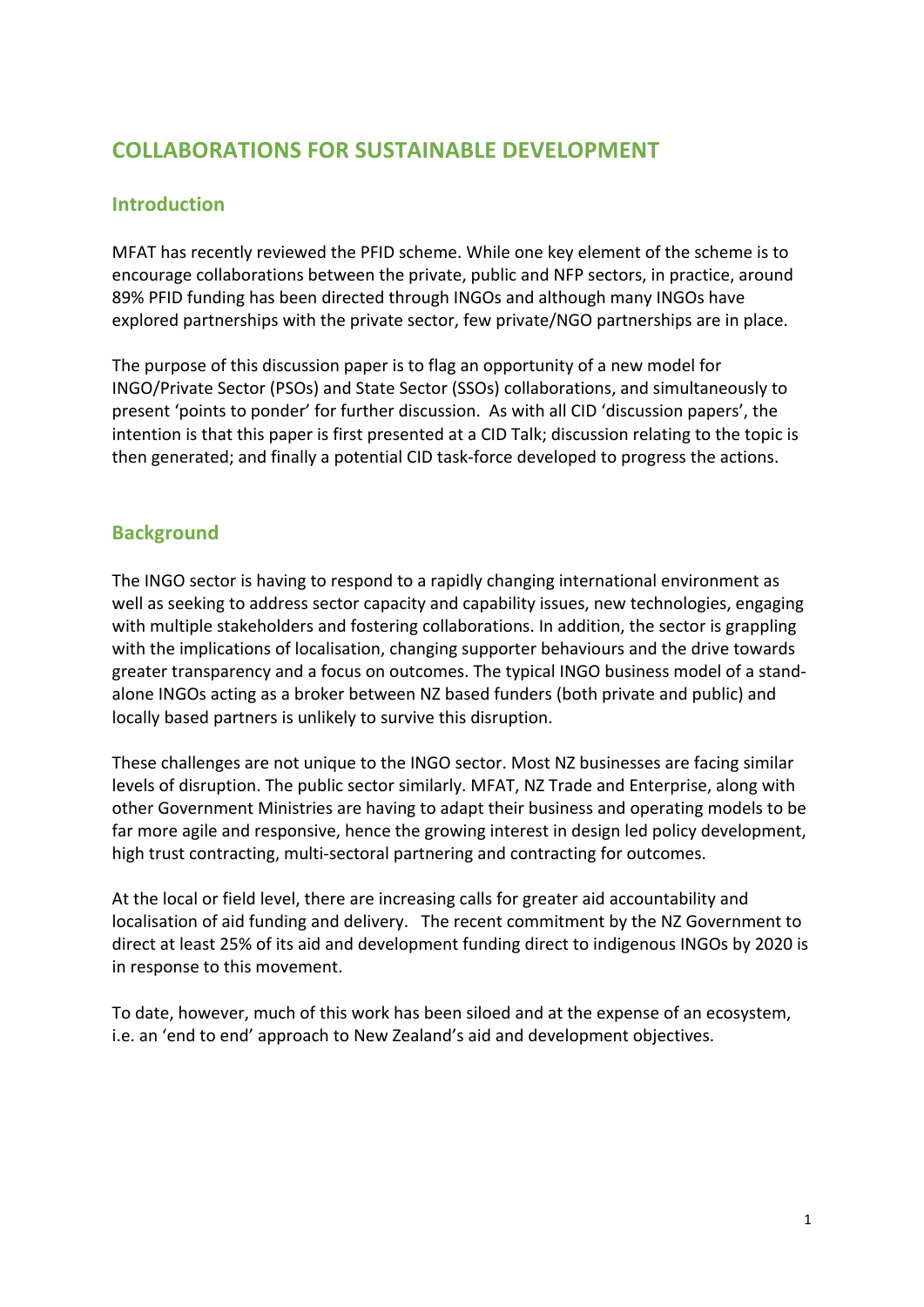# **Incentives and Disincentives for INGO Collaborations with the Private Sector**

There is increasing acceptance across the NZ INGO sector that INGO/PSO collaborations can be good for development including:

- Access to specialist knowledge
- Access to capital
- Means of diversifying risk
- Potential to scale new technologies and approaches
- Potential of sustainable employment for communities.

Nonetheless INGO/PSO uptake has been slow for a number of reasons:

- Limited knowledge of each other's activities/interests
- Differing understanding of risk including timeliness, reputational risk etc.
- No readily accessible source of knowledge re. collective activities of NZ government in country (i.e. Health, Corrections, MFAT, Police etc.)
- Due diligence on potential partners is hampered by a lack of information or independent source of verification.

From a review of the successful INGO/private sector partnerships, almost the sole reason why some partnerships succeed and others do not reach maturation is simply the presence of at least one visionary leader in a position of influence in both the INGO and in the private sector organisation; in many cases it is not the  $CEO -$  rather a strongly values driven senior manager who has the backing of the CEO.

The trend towards PSO/INGO partnerships is not unique to NZ. A number of OECD nations are experimenting with similar models. A UN global survey conducted in 2013 observed similar results to New Zealand  $-$  i.e. much discussion but few examples of successful and sustainable partnerships. The report concluded the few successful partnerships that they were able to observe were characterised by:

- Long period of getting to know each other's business
- Time spent understanding the differences in organisational cultures
- Strong and sustained leadership from senior management
- Time spent clarifying the outcomes each party was seeking to achieve
- Commitment to joint problem solving and early identification and resolution of disputes.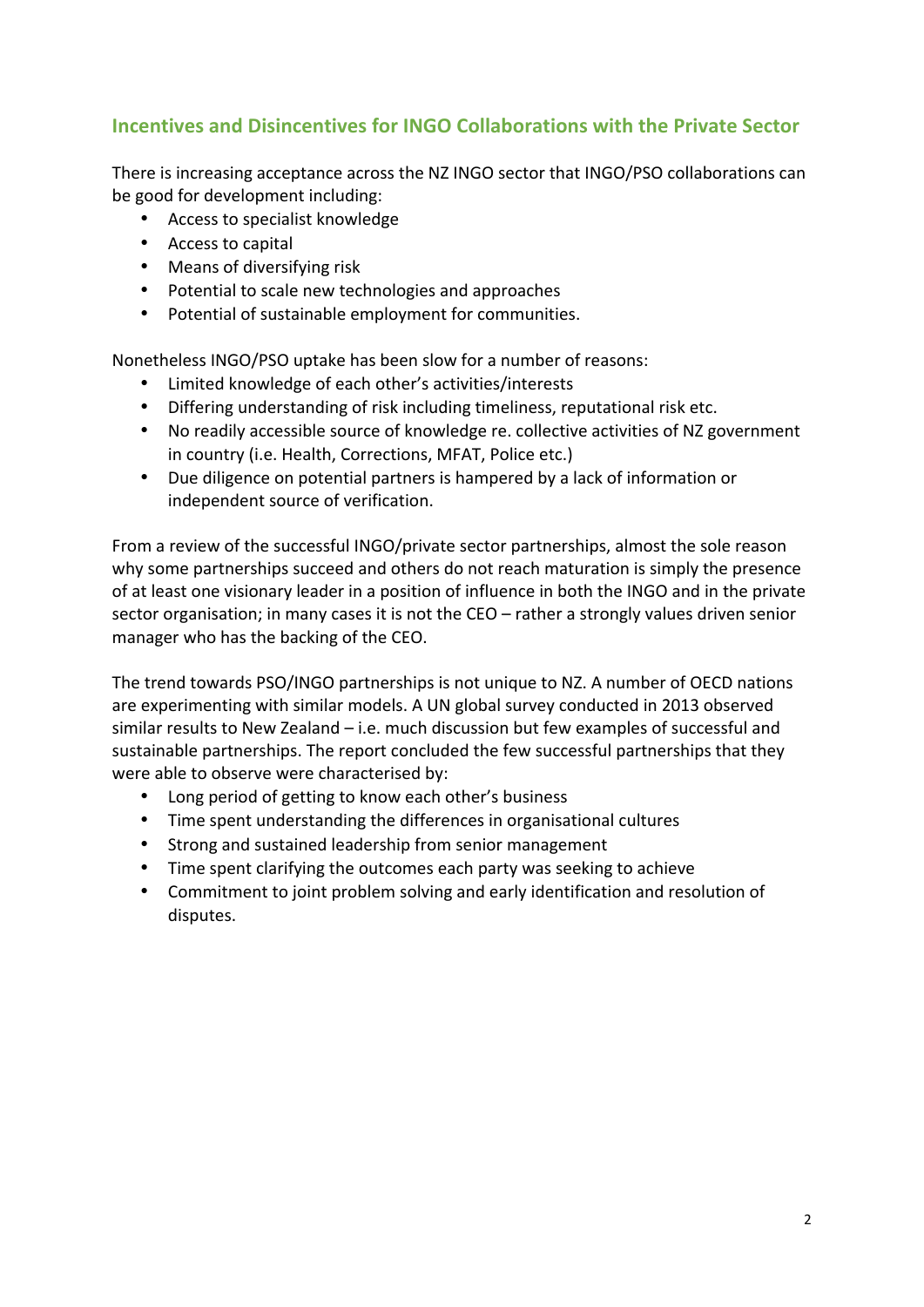# **Other Constraints**

The PFID review earlier this year has highlighted the considerable efforts and time the MFAT Pacific team are spending nurturing/monitoring these partnerships. The intensity of this activity will only increase as more and more partnerships come on stream. This is not sustainable given staffing levels and competing priorities. Inevitably resource constraints will drive a move towards "fewer, better, bigger" projects, but arguably for the wrong reasons. 

# **A Way Forward**

If we are to see more successful INGO/PSO partnerships we must take a whole of systems approach *i.e.* look at the whole system and not just a part of that system. In short, the following concept outline would see:

- MFAT becoming the investor and coordinator
- CID facilitating capability and capacity building of INGOs
- NZTE  $-$  becoming the matchmaker.

#### **Ministry of Foreign Affairs and Trade – the investor and coordinator**

The concept would be supported by a change in the role of the Ministry as their emphasis shifts from being a funder of projects to an investor in outcomes. This is accompanied by a significant boost in the role of the local Post to plan and coordinate service delivery in country. Ideally MFAT would be responsible for coordinating whole of government country wide strategies and would be ultimately responsible for developing a clear set of outcomes, informed by the SDGs, local needs and wider foreign policy considerations the Government wishes to achieve in a particular context, but:

- the onus for developing partnerships would rest with INGOs, PSOs and SSOs facilitated by CID Business Council, NZTE and others:
- Accredited INGOs and collaborations would be subject to high trust contracts (see below) reducing the extent of hands on monitoring required:
- MFAT's new 'Tailored Approach to Partnering Impact' (replacing the old PFID) will support negotiated partnerships, contestable funds and organisational strengthening.

#### **CID – Sector capability and capacity building**

Most INGOs have rapidly professionalised over the past few years, however, in preparing this discussion paper a number of INGO CEOs and Boards raised issues with me about the capability and capacity of their own organisations including:

- Quality of governance
- Inadequate risk management
- Difficulties attracting and retaining high performing executives and directors
- Insufficient investment in systems and processes
- Challenges of scaling their business models.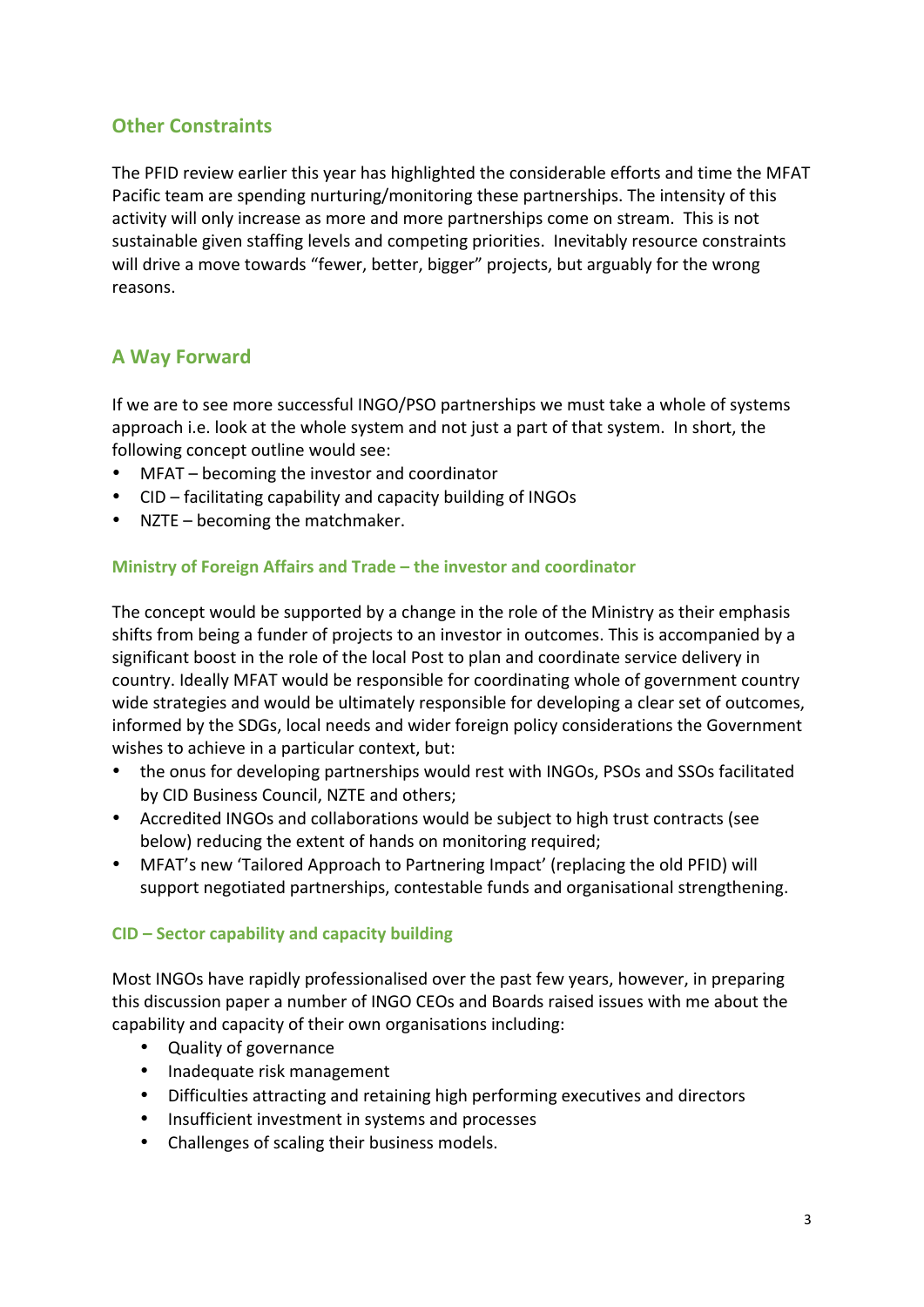The CID Code has helped raise the bar in terms of development practices but organisational practices (systems, processes, leadership, culture) are variable between INGOs. This works against strong enduring collaborations.

These difficulties have been compounded by the singular focus on the ratio of operating costs to revenue and getting as much money as possible to the recipients. While laudable, this has been at the cost of increasingly undercapitalised and poorly resourced for purpose organisations. It is not sustainable. But, it takes a heroic board and CEO to acknowledge to their peers that they need help.

To do this, incentives are key. These would include:

- Accredited for purpose organisations could seek funding outside of the PFID envelope;
- Light touch, high trust contracting environment;
- Access to development funding to help build the capability and capacity of their organisation;
- Network of PSOs and access to business resources and opportunities.

Currently MFAT does not recognise the CID Code in its accreditation, potentially devaluing its utility and acceptance. However, it is hoped that under the new funding framework (Negotiated Partnerships), at least parts of the CID Code will be used in MFAT's accreditation processes. The NZ Sports model (and the Qualmark accreditation programme), are useful benchmarks for looking at how this could work.

A concept like this would also increase the attractiveness of the INGO sector to potential private sector partners; the private sector partners could rely on external  $3^{rd}$  party assurance that the INGO had both capacity and capability to deliver.

#### **NZ Trade and Enterprise – "the matchmaker"**

We also see an expanded role for NZ Trade and Enterprise in the INGO space. Currently NZTE role as the Government's business development agency is focused on companies interested in growing their business internationally and on investors wishing to invest into NZ. Its catchphrase is "we can help you grow your business internationally bigger, better and faster". NZTE is currently working with over 1000 NZ businesses ranging in size from SMEs to large multinationals. Their model of business support is simple:

Under the proposed scheme, MFAT would signal its investment intentions and NZTE could offer a 'matchmaking' service through its Collaborations Programme where it introduces INGO and PSOs to each other e.g. a PSO keen to export to PNG would be introduced to local accredited INGOs (CID Code). The relevant MFAT Post would be tasked with keeping an inventory of all SSO, PSO and INGO activity in a particular country context.

Initial discussions with NZTE indicate that there is interest in exploring ways of better matching PSOs and INGOs, and funding could be made available to kick start collaborations in the same way that funding is currently made available to encourage exporting i.e. subject to short form business cases.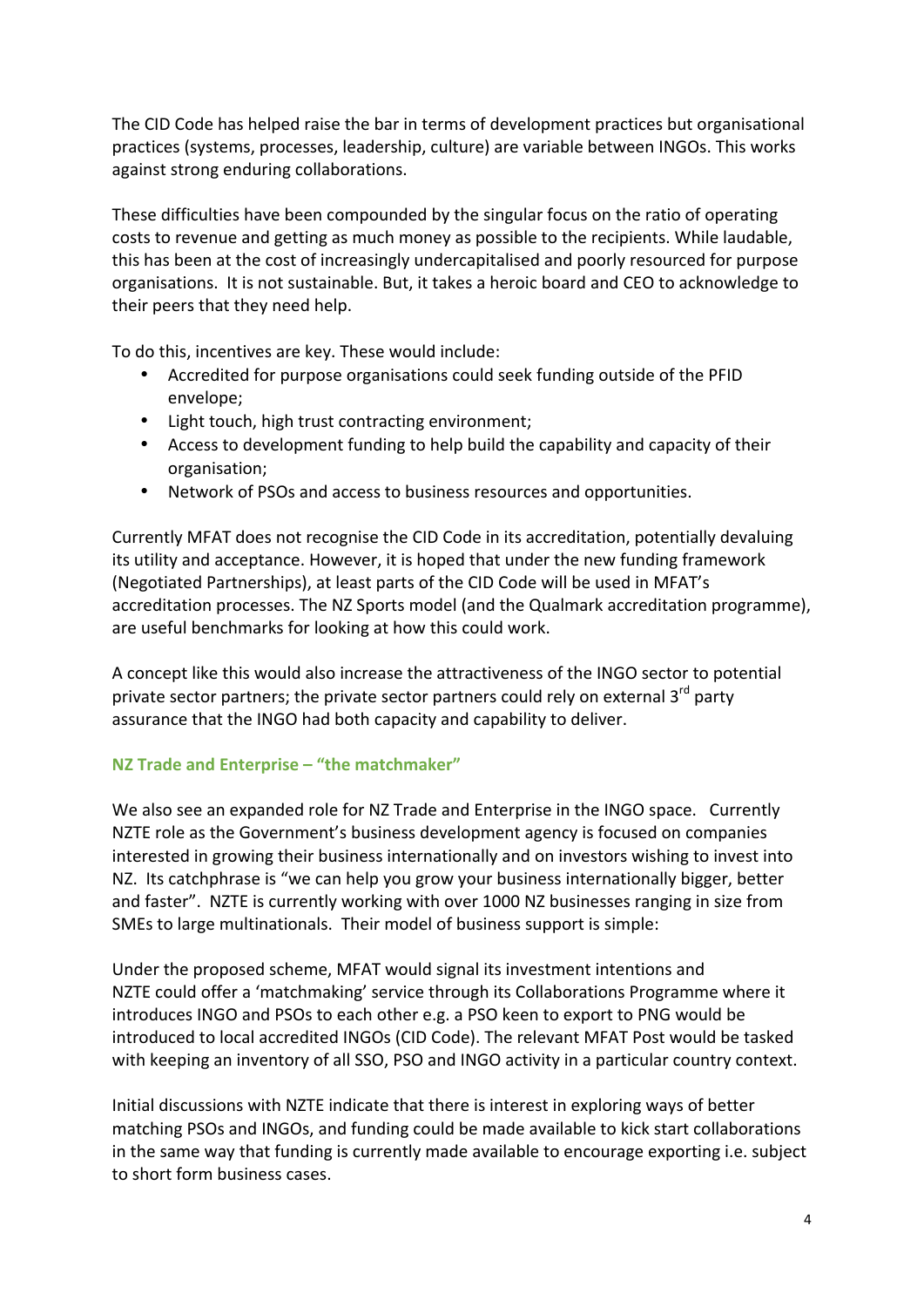One potentially complicating (or maybe compelling) factor is that NZTE operates its own well-regarded accreditation scheme. It is based on three levels:

#### **Level One: Starting Strong**

Aimed at new entrants to the export market. This step includes access to practical tools and knowledge, mostly online including guidelines on exporting  $(e.g.$  logistics and pricing). Further support is available via access to a business advisor (largely by phone or online). Participants attend local events and workshops and NZTE helps connect aspiring exporters to other agencies and resources.

#### Level Two: Build and Grow

Build and Grow clients have achieved some success in exporting and wish to grow further. Each Build and Grow client is allocated a NZTE customer manager whose job it is to connect the business up with NZTE resources. Disclosure requirements are light touch e.g. each potential client only has to complete a 10-minute on-line assessment to be eligible.

#### **Level Three: Focus and Evolve**

This group is for those who are achieving export sales in excess of \$3 million pa. In return for increased NZTE support, participant businesses must demonstrate a clear desire to scale their business and a willingness to work with NZTE. The disclosure requirements are far higher but in return they are eligible for support of up to \$150,000 pa to help grow their business.

At first glance the CID Code could work in well with this model. An analysis of where the two schemes align, in particular what they share in common and where they diverge would we useful.

#### **Other Advantages of the Model**

#### **Incentivising Collaborations and Mergers**

The 'for purpose' market is ripe for collaborations and mergers. Ironically for a sector which typically values collaboration over competition, it is one of the least collaborative sectors. Joint ventures are few and mergers and acquisitions unheard of. There are many reasons for this, however, change is inevitable particularly as more and more scrutiny is placed on measuring the impact of these organisations. Unfortunately, the competitive element of PFID works against collaborations and in particular for purpose organisations choosing to develop deep skill sets in a particular sector.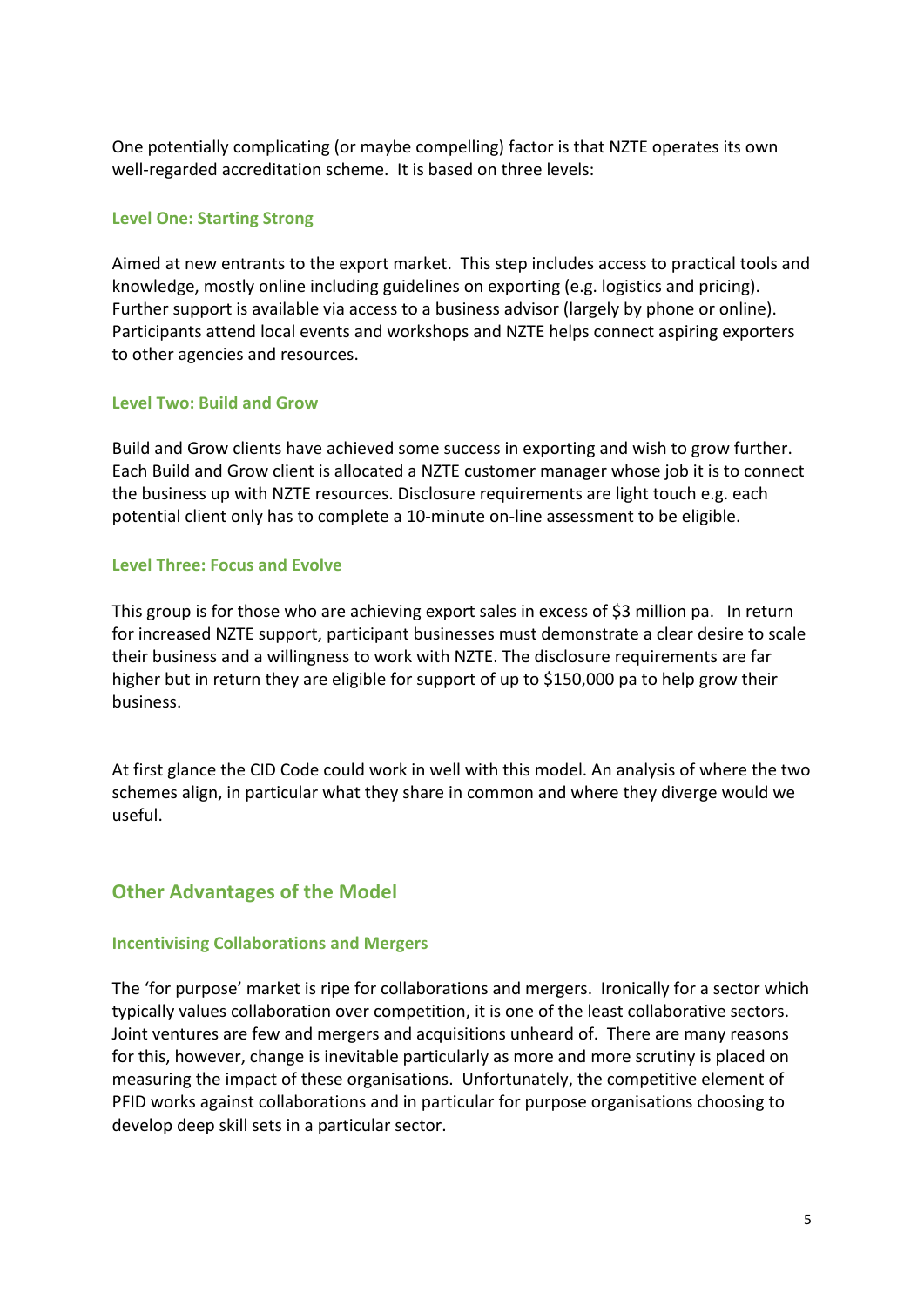This also means that despite the aspiration to do fewer, bigger and better, hardly any INGOs can currently, on their own, support larger scale, sector wide programmes of activity. Bringing for purpose organisations into NZTE's Collaborations programme would change this. The current \$3m pa threshold for NZTE support is arguably sufficiently high enough to encourage for purpose collaborations in order to access the advantages of the scheme.

#### **Make "Trade Popular Again"**

The new Minister of Trade and Enterprise wishes to make "trade popular again". He sees strong links between improving trade performance and improvements in labour laws, gender rights, indigenous communities and environment. Indeed, trade agreements such as 'Pacer Plus' are arguably as much about a development agenda as a trade agenda. A partnership between CID and NZTE would go a long way to bringing a human face to trade and ensuring INGO skillsets are valued, particularly in relation to the SDGs.

#### **Other Issues**

#### **Localisation agenda**

As part of the Pacer Plus negotiations the NZ Government has committed to spending at least 25% ODA directly with organisation's in-country effectively bypassing NZ domiciled INGOs. This commitment to building local capability and capacity is to be welcomed and is reflected in MFAT's 'Tailored Approach to Partnering for Impact'.

#### **Existing Compliance/Quality Assurance Processes**

As well as the CID Code, a number of the internationally connected INGOs have their own compliance/quality assurance frameworks e.g. World Vision conducts a five-yearly peer review of governance. Rather than imposing another compliance/accreditation framework – the scheme would allow INGOs to apply to have their internal schemes recognised, in a similar manner that cross credits contribute to a degree.

#### **Harmonisation with Australia**

Increasingly NZ businesses are trans-Tasman in operation and some INGOs also have trans-Tasman links. Secondly the NZ and Australian Governments are active investors in aid in the Pacific. It would make sense, once the accreditation and collaborations model has been established, to initiate discussions with ACFID and the Australian equivalent of NZTE to see whether it is possible to development a trans-Tasman accreditation and collaborations model. This might also open up the possibilities of trans-Tasman partnerships being able to source both NZ and Australian Government funding.